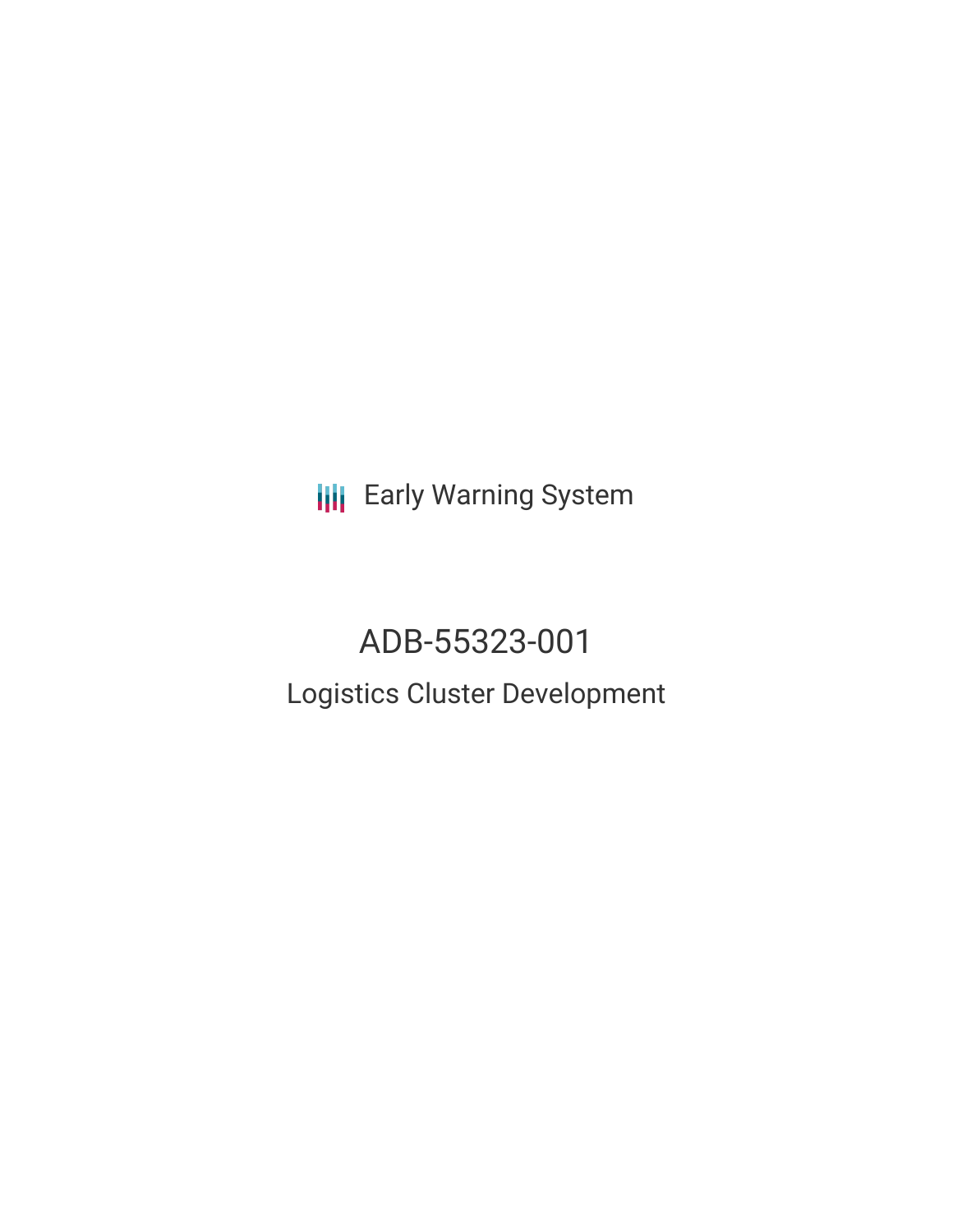## **Quick Facts**

| <b>Countries</b>               | Georgia                                                    |
|--------------------------------|------------------------------------------------------------|
| <b>Financial Institutions</b>  | Asian Development Bank (ADB)                               |
| <b>Status</b>                  | Approved                                                   |
| <b>Bank Risk Rating</b>        | U                                                          |
| <b>Voting Date</b>             | 2021-10-01                                                 |
| <b>Borrower</b>                | Ministry of Economy and Sustainable Development of Georgia |
| <b>Sectors</b>                 | Industry and Trade, Technical Cooperation                  |
| <b>Investment Type(s)</b>      | <b>Advisory Services</b>                                   |
| <b>Investment Amount (USD)</b> | \$ 0.23 million                                            |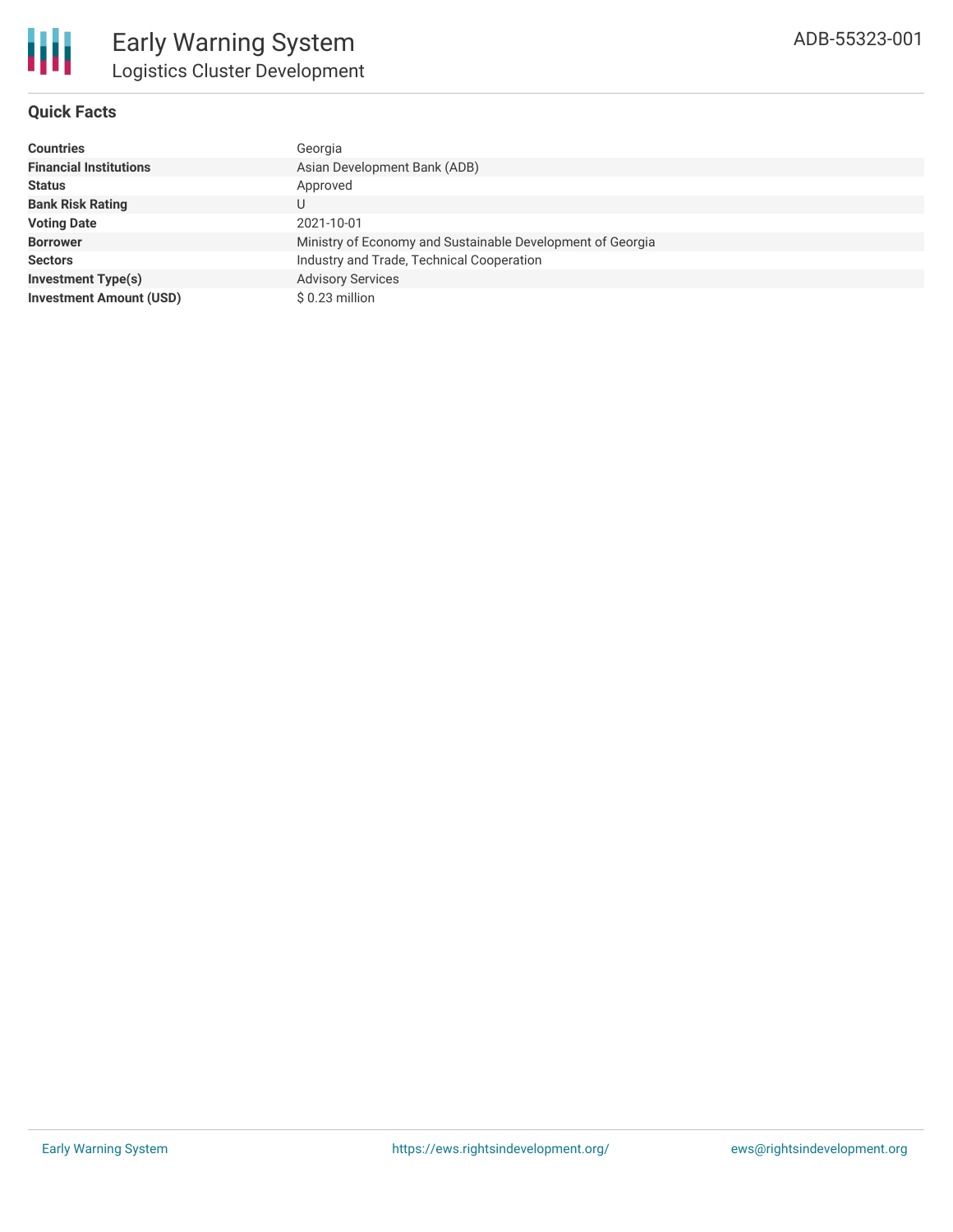

## **Project Description**

According to the Bank's website, the project provides technical assistance to the Ministry of Economy and Sustainable Development of Georgia conduct a feasibility study for Kutaisi Logistics Center.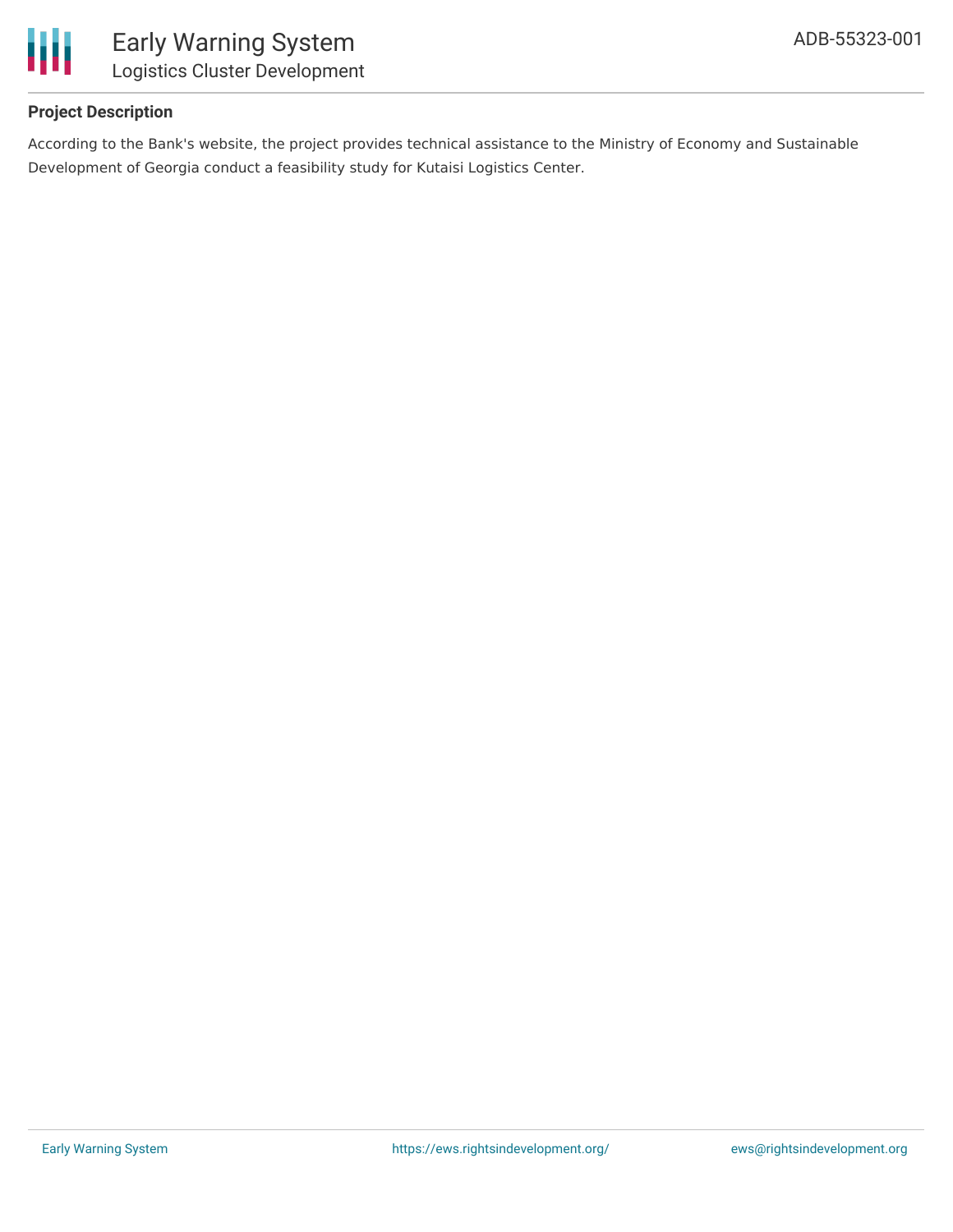### **Investment Description**

Asian Development Bank (ADB)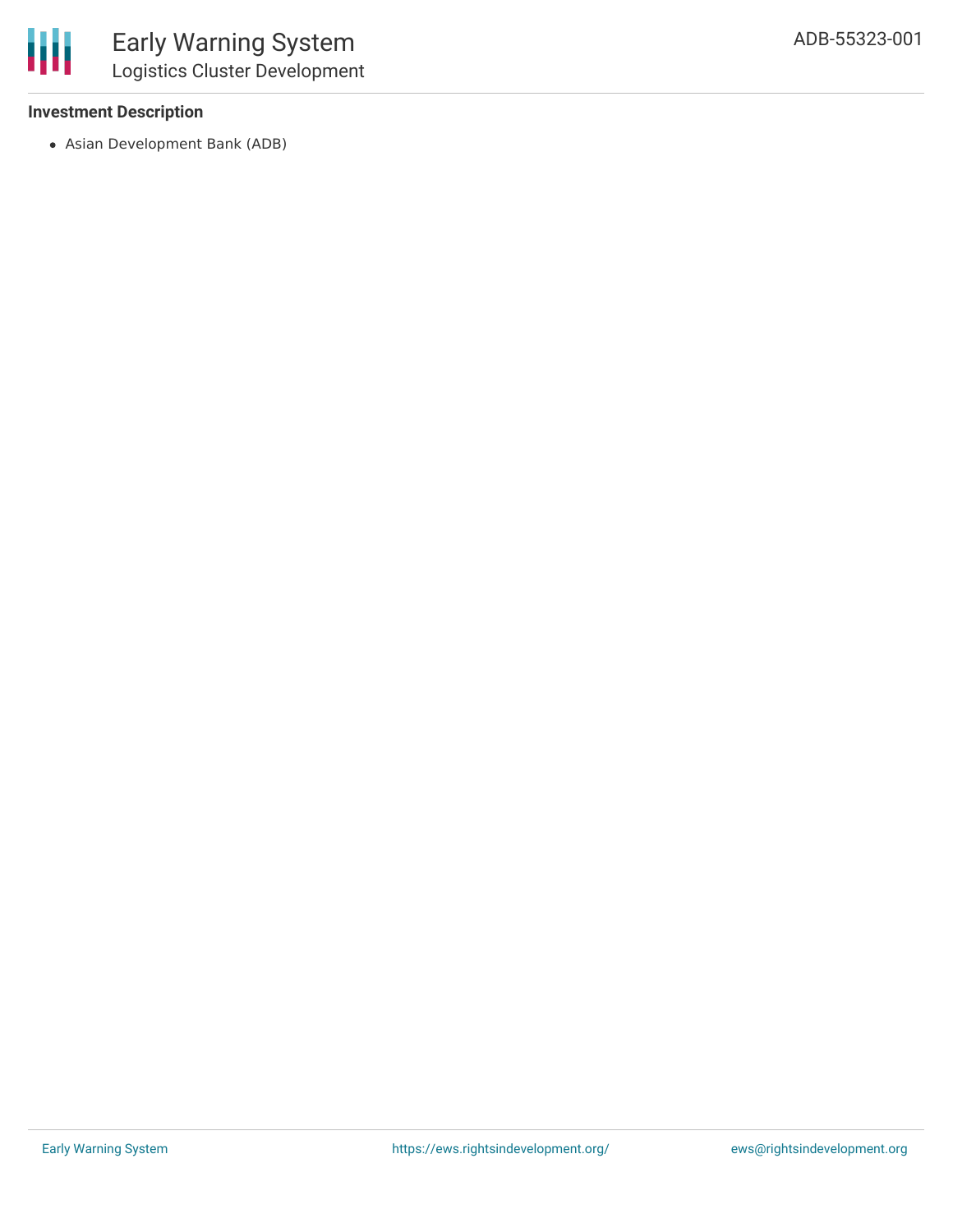# **Contact Information**

PROJECT CONTACT INFORMATION

**Responsible ADB Officer** Kiziria George, Central and West Asia Department

**Executing Agency** Ministry of Economy and Sustainable Development of Georgia, 2 Sanapiro Str., Tbilisi, 0105

## ACCESS TO INFORMATION

You can submit an information request for project information at: https://www.adb.org/forms/request-information-form

ADB has a two-stage appeals process for requesters who believe that ADB has denied their request for information in violation of its Access to Information Policy. You can learn more about filing an appeal at: https://www.adb.org/site/disclosure/appeals

## ACCOUNTABILITY MECHANISM OF ADB

The Accountability Mechanism is an independent complaint mechanism and fact-finding body for people who believe they are likely to be, or have been, adversely affected by an Asian Development Bank-financed project. If you submit a complaint to the Accountability Mechanism, they may investigate to assess whether the Asian Development Bank is following its own policies and procedures for preventing harm to people or the environment. You can learn more about the Accountability Mechanism and how to file a complaint at: http://www.adb.org/site/accountability-mechanism/main.